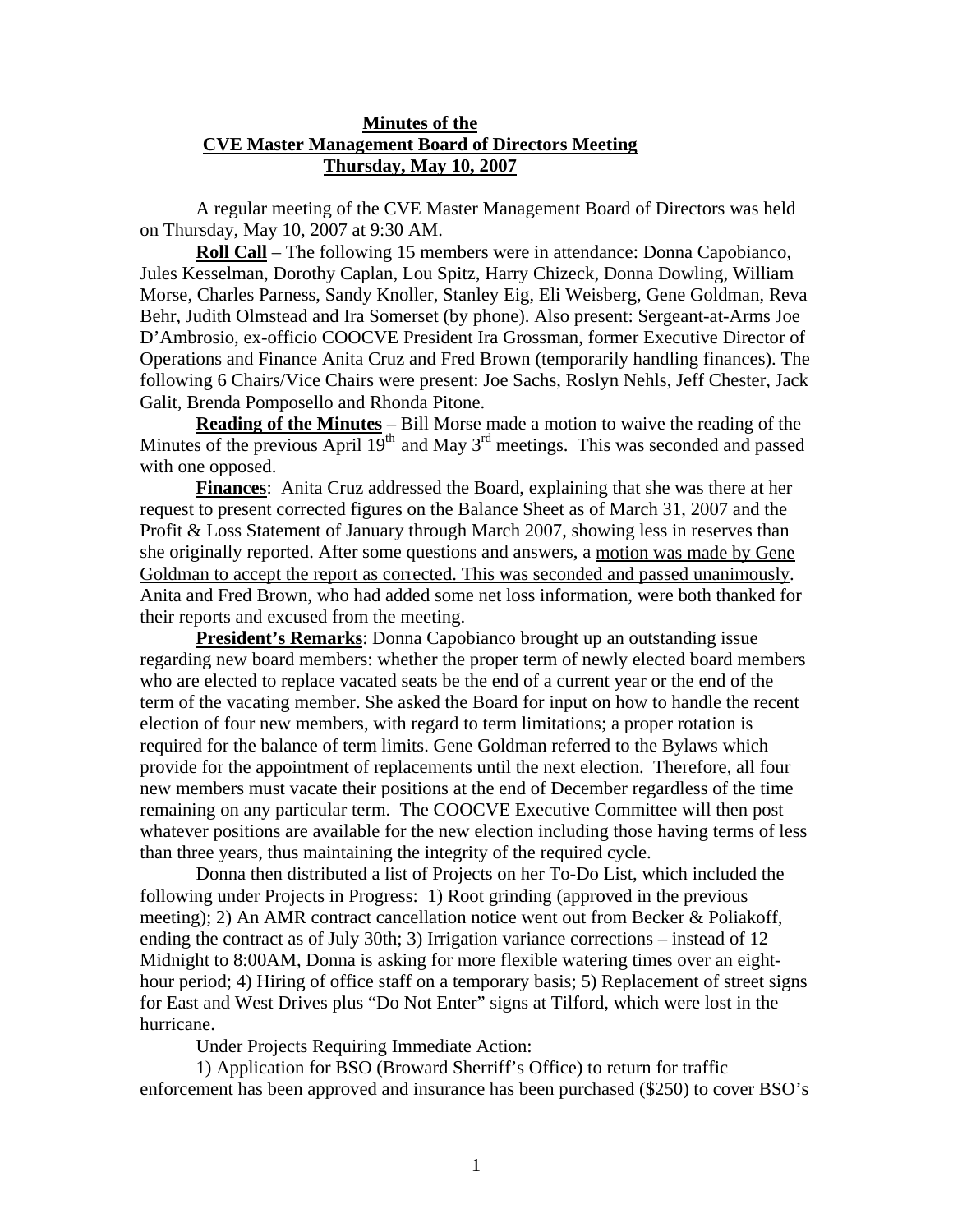presence. The cost of hiring a company to do a required survey and needs-assessment is \$9,500 per estimate by the McMahan Group. This needs Board approval. Discussion followed after which Reva Behr made a motion to go forward with the McMahan proposal. This was seconded by Harry Chizeck. Further discussion followed during which Donna announced that the Board will be meeting every two weeks until further notice to deal with all the projects involved. Reva then withdrew her motion and the subject was tabled to allow more consideration and further discussion at the next meeting.

2) Forty trees are owed to the City of Deerfield (along Hillsboro Blvd, across Durham waterway). Donna has been working with the City Landscaper, who is very willing to help. The City has been waiving fines but we need to submit a plan within 30 days. However, we must put out an RFP which will require permits. Bald cypress trees were recommended which would cost \$400 to \$600 per tree, but these will be bald in the winter. Discussion followed but no decision was made.

3) "Broward Beautiful" project: We are eligible for up to \$10,000 in available funds, although there are restrictions. We can probably get coverage for the entrance island inside the main gate and can try to justify our eligibility as a high traffic area, based on our approximately 16,000 residents and continuous traffic of residents, visitors and vendors. The City Landscaper will provide application information.

4) Flow meter plan by South Florida Water Management involves monitoring our water usage flow in and out. To date, we have only filed for a permit, nothing else. Atlantis Engineering, owned by Mayor Al Capellini, is assisting us gratis in data gathering and consultation. Action on this issue takes precedent due to time constraints.

5) Irrigation system automation: Since South Florida Water Management mandates CVE to come up to code, we need to prepare a cost/benefit analysis and an engineering study, among other issues.

6) Contracts: Century Maintenance and Management contracts need to be reviewed regarding any "timing out" clauses and other issues, so we may perform due diligence and allow for RFP and a bid process in the future. We will focus only on Master Management contracts.

 7) Le Club: Master Management will take over administration of Le Club from COOCVE as of today. It is owned by Master Management, but COOCVE officers have been administering it.

 8) Trolleys: Dan Glickman reported that no new actions need to be taken unless there are safety or emergency issues.

 9) Master Management roads: Master Management needs plot plans of CVE roads and property to determine who should be responsible for roads where trolleys run, In an attempt to end the controversy. Depending on outcome, plans and budgets will be proposed.

Donna then distributed a May-to-August 2007 Projects Sheet, as well as a Project Action Plan which is to be filled out by each Project Leader. The following Project Leaders volunteered to be responsible for projects: Reva Behr: Landscaping; Ira Somerset & Lou Spitz: Irrigation; Bill Morse: Contracts & Due Diligence; Judy Olmstead: BSO Traffic Enforcement; Sandy Knoller: Roads Ownership diagram and patch/repair issues; Harry Chizeck: Le Club and Activity Center. Donna will be in charge of Irrigation Variance, monthly Reporter article, Grantham A pumps holdup and Office Staff Hiring, among other projects.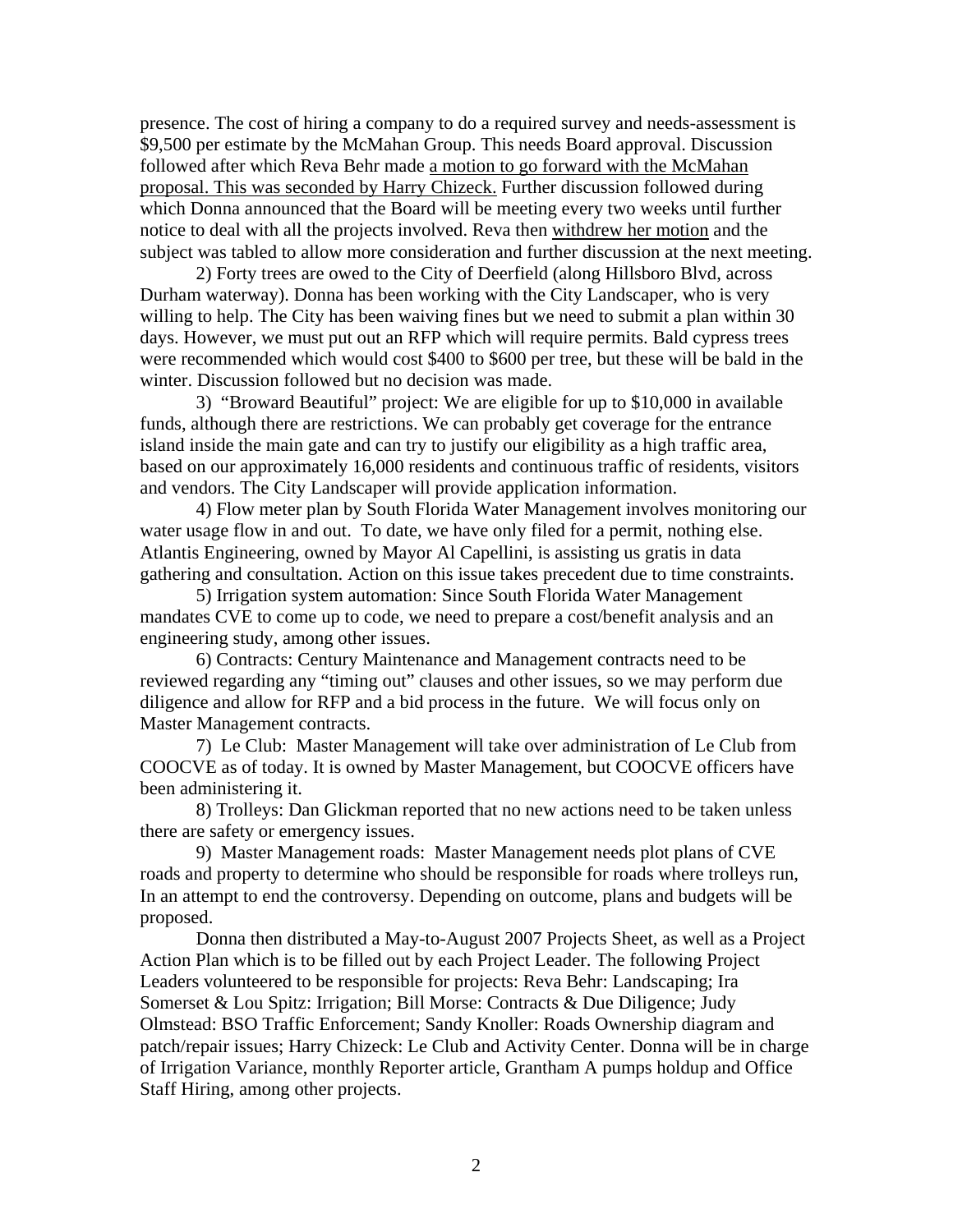Current Project Leaders are: Julie Kesselman: Sanitation; Al Miller: Roads and Signs; Joe D'Ambrosio: Sergeant-at-Arms; Dan Glickman: Trolleys and Buses; Eli Weisberg: Benches.

By the next meeting on May  $24<sup>th</sup>$ , Donna expects to know what steps will have been planned by these Project Leaders.

## **Correspondence**:

A memo had been sent to COOCVE from Donna on May  $2<sup>nd</sup>$  confirming that Master Management turned over the administration of our website and Channels 99 and 98. Since this should have been approved by the Board, a motion was made by Gene Goldman to confirm the contents of that memo. This was seconded by Charlie Parness and passed unanimously.

A letter was received from the Deerfield Beach Chapter of EMUNAH Women of America regarding a projected walkathon on Century Blvd. After discussion, the Board agreed to pass this issue on to COOCVE's Civic Committee for resolution.

An email was received from Judith Olmstead regarding a request from the Markham area for Master Management to arrange trolley service once a month to transport residents to commissioners' meetings. Discussion followed during which Donna pointed out that in the past, if such attendance involved issues important to the entire community, Trinchi Trinchitella made such special arrangements. All on the MM Board agreed that this is out of its domain.

An email from Jules Kesselman requesting replacement of road reflectors and repaving of roads in several specific areas, including those on which trolleys travel. At issue is whether these are MM roads or not. Discussion followed during which Donna suggested tabling this in order to give Sandy Knoller's committee time to check it out. Sandy made a motion to table this issue. It was seconded by Bill Morse and passed unanimously.

**Committee Reports**: Donna asked if any COOCVE motions made and published in the Reporter were missed. Donna Dowling said she believed our list of projects covered it all.

## **New Business**:

Land Lines - Charlie Parness brought up the need for land line phones to be set up in case of emergencies for buildings, Security and the Emergency Center. He was informed that a land line already exists in the Le Club lobby.

Location of Meetings: Gene Goldman made a motion that all future MM meetings be held in larger quarters to allow residents to be present. This was seconded by Charlie Parness and passed unanimously. Donna asked Gene to be in charge of choosing an appropriate location for these meetings.

Agendas: Charlie Parness asked if meeting agendas can be emailed to Board members in advance of meetings. Donna said this will be done.

Anita Cruz Severance Package: Charlie Parness asked if it was true that Anita Cruz was given a severance package. Donna reported that Anita Cruz was given a severance package which was part of her employment contract -- a signed and legitimate document. Master Management will pay out three months severance and some unused sick time and vacation time. Bill Morse added that there is nothing we can do about this agreement, but we should be very careful not to issue a similar contract again.